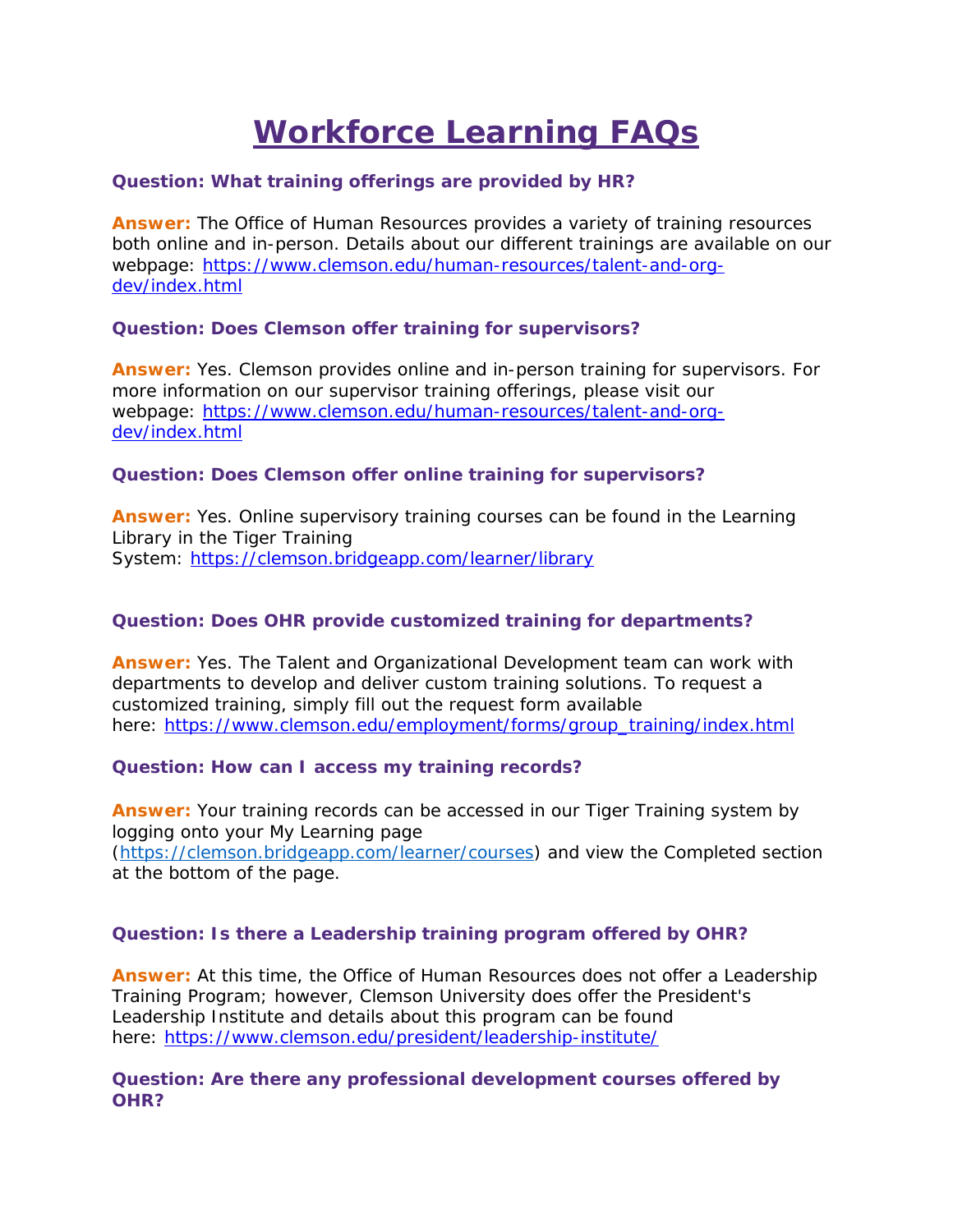**Answer:** Yes. Professional Development courses are available online within the Learning Library of the Tiger Training

system: <https://clemson.bridgeapp.com/learner/library> Additional training resources can be found on our Talent and Organizational Development webpage: <https://www.clemson.edu/human-resources/talent-and-org-dev/index.html>

# **Question: I need access to the PeopleSoft system. How do I get access?**

**Answer:** To request access to the PeopleSoft or CUBS HR system, simply fill out the request form available here: <https://www.clemson.edu/employment/forms/pplsoft-request/index.html>

# **Question: I have a new employee that needs access to the PeopleSoft system. How can they gain access?**

**Answer:** To request access to the PeopleSoft or CUBS HR system, simply fill out the request form available here: <https://www.clemson.edu/employment/forms/pplsoft-request/index.html>

# **Question: What other training is offered by Clemson for faculty and staff?**

**Answer:** Clemson University provides many training resources and programs. Details on our many training opportunities can be found here: <https://clemson.edu/training>

# **Question: Do I have to be supervisor to attend the supervisor training series?**

**Answer:** Yes. Eligibility requirements for the supervisor training series are detailed here: 

Supervisors of three or more staff direct reports are encouraged to register for the sessions. Registered participants must not have received written disciplinary or performance improvement actions through Human Resources within the past year.

For more information: [https://www.clemson.edu/employment/learning/supervisor](https://www.clemson.edu/employment/learning/supervisor-training-series.html)[training-series.html](https://www.clemson.edu/employment/learning/supervisor-training-series.html)

# **Question: What training is available for Kronos timekeeping system?**

**Answer:** Training is available for employees, supervisors, HR professionals and budget center administrators. To access these online training resources click here: [https://www.clemson.edu/employment/payroll/kronos/upgrade-](https://www.clemson.edu/employment/payroll/kronos/upgrade-training.html%E2%80%AF)training.html To sign up for a course, visit your Learning Library in the Tiger Training system: <https://clemson.bridgeapp.com/learner/library>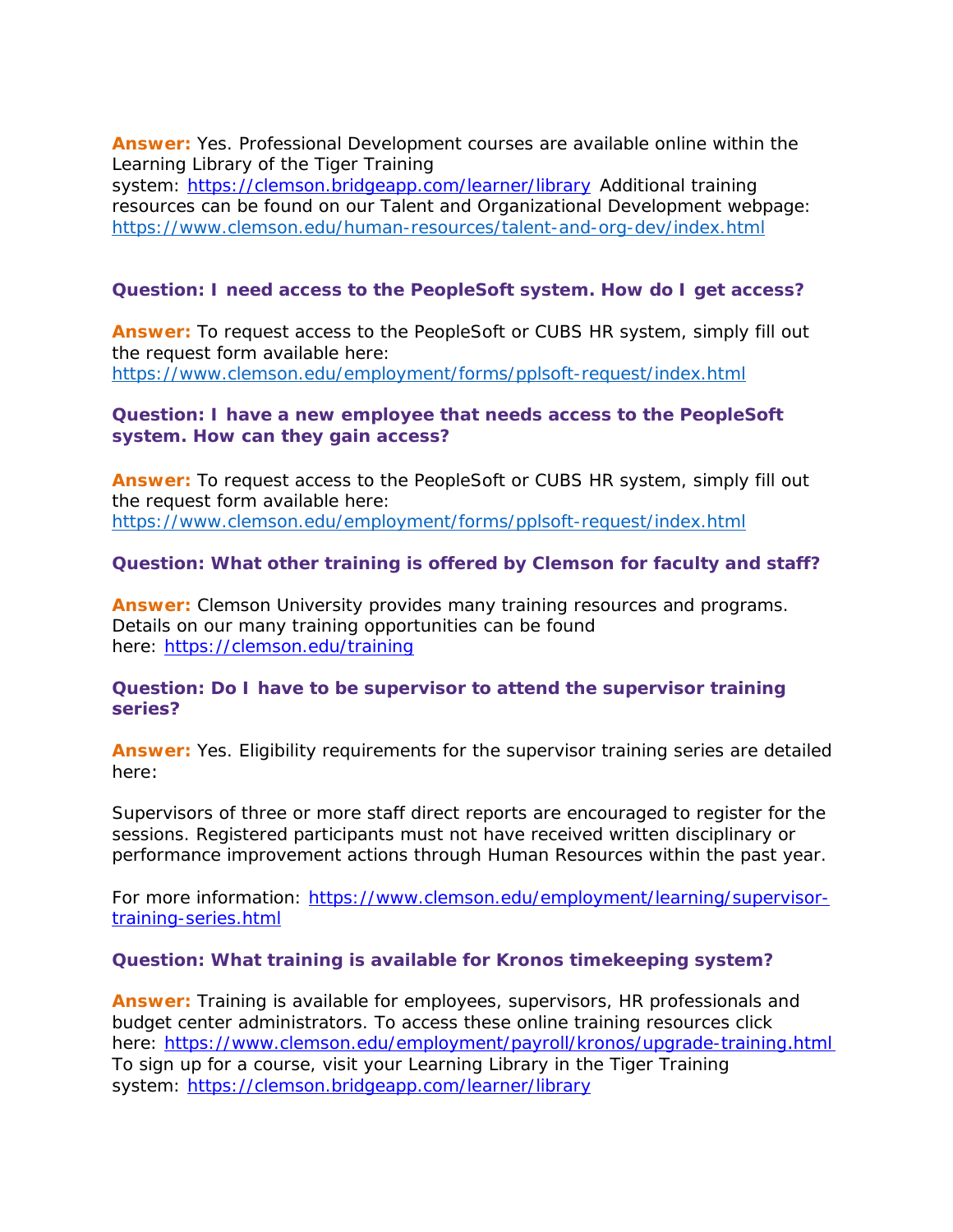# **Question: How do I reschedule my supervisor training session date and time?**

**Answer:** To reschedule your supervisor training session date and time, please follow the steps below:

- o Login to the Tiger Training system [\(http://clemson.bridgeapp.com\)](http://clemson.bridgeapp.com/)
- o Go to the Learning Library tab
- o Click the "Enroll" button on Supervisor Training Series tile
- o Select the date you would like to reschedule to and click "Enroll"
- o A message will pop-up notifying you that this will unenroll you from your previously scheduled session

# **Question: How do I cancel my registration for an HR training?**

**Answer:** To cancel your supervisor training session date and time, please follow the steps below:

- o Login to the Tiger Training system [\(http://clemson.bridgeapp.com\)](http://clemson.bridgeapp.com/)
- o On your My Learning page, click "Reschedule" for the course you would like to cancel
- o Click the "Unregister" button

# **Question: Am I required to enter leave to attend a training session?**

**Answer:** No. Employees are not required to enter leave to attend a training session. Employees should notify and/or obtain supervisory approval to attend training sessions.

# **Question: How do I request a customized training session for my work team or department?**

**Answer:** To request a customized training, simply fill out the request form available here: [https://www.clemson.edu/employment/forms/group\\_training/index.html](https://www.clemson.edu/employment/forms/group_training/index.html)

**Question: How do I access Deer Oaks training and online seminars?**

**Answer:** To access Deer Oaks training and online seminars, please follow the steps below:

Go to <https://www.deeroakseap.com/member-login/> Login with the University username (clemson) and password (clemson) Click the plus (+) sign for the Online Seminars section of the page Click View All Online Seminars

This page will show recorded or future webinars to review or register

# **Question: What trainings are offered by Deer Oaks (EAP)?**

**Answer:**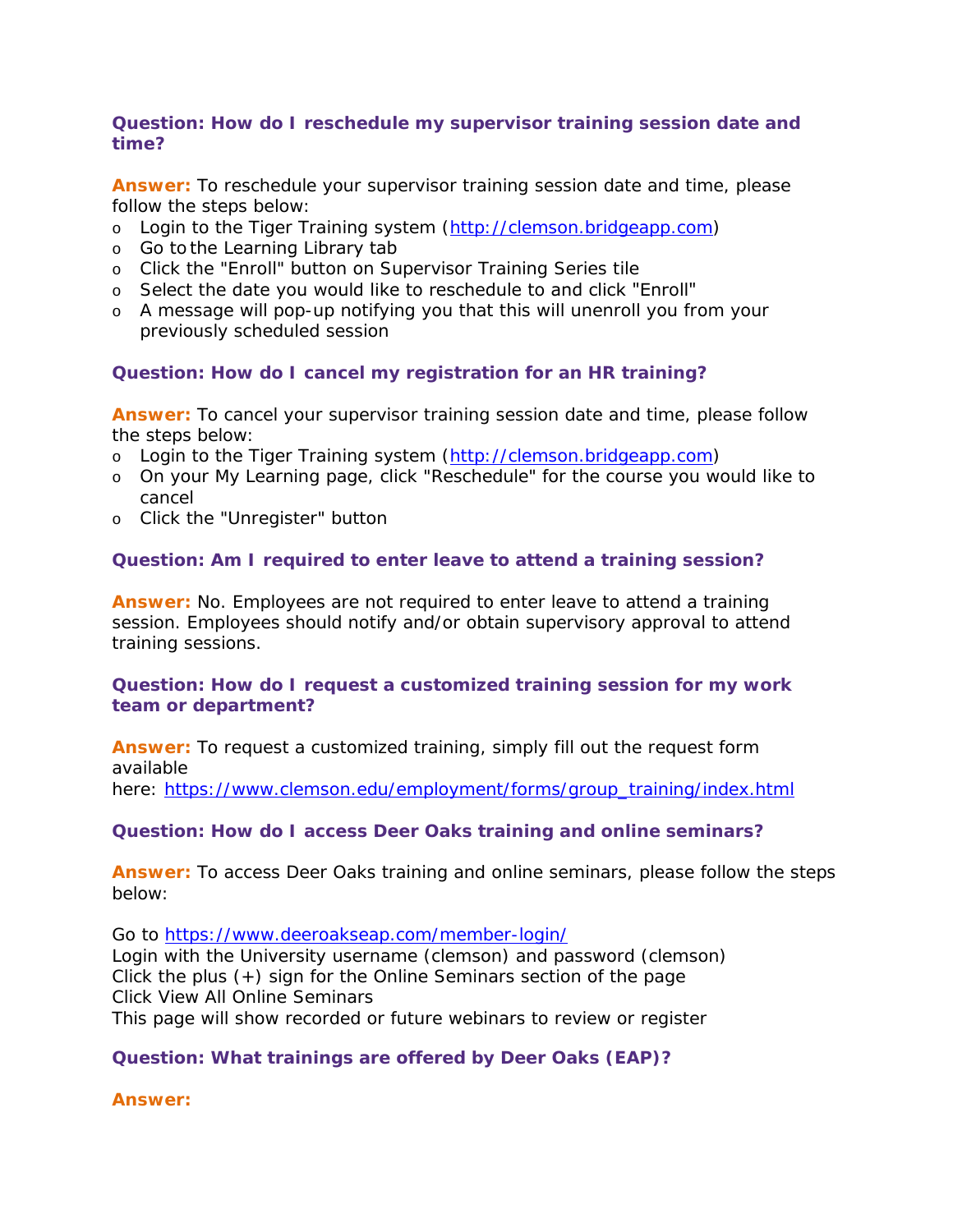- Webinars and other events are scheduled throughout the year on topics to assist with personal and professional growth. These resources are completely confidential and there is no cost for most services.
- Services Available
	- o Short-term Counseling (5 counseling sessions (face-to-face or telephonic) per individual, per issue, per year at no cost)
		- Counseling can include: Marital, Childcare, Anger Management, Stress/Tension, Grief, etc.
	- o Work-Life Services (Childcare, Eldercare, Free Taxi Program, etc.)
	- o Legal Financial Services (30 minute visit with attorney, free basic will, etc.)
	- o Seminars and Trainings
- Webpage: <https://www.deeroakseap.com/> (username/password: clemson / cle mson)

# **Question: Where do I find upcoming Supervisor Training sessions?**

**Answer:** Upcoming supervisor training sessions can be found on our webpage: [https://www.clemson.edu/employment/learning/supervisor-training](https://www.clemson.edu/employment/learning/supervisor-training-series.html)[series.html](https://www.clemson.edu/employment/learning/supervisor-training-series.html)

To sign up for a course, visit your Learning Library in the Tiger Training system: <https://clemson.bridgeapp.com/learner/library>

# **Question: Where do I find upcoming Financial Literacy Series training sessions?**

**Answer:** Upcoming Financial Literacy Series training sessions can be found on our webpage: <http://www.clemson.edu/employment/benefits/Literacy.html>

# **Question: I'm a new employee, how do I enroll in training?**

**Answer:** Human Resources training can be found in the Tiger Training system. To view optional training in our Tiger Training system, go to: <https://clemson.bridgeapp.com/learner/library>  

# **Question: Do I need approval to participate in training?**

**Answer:** The Office of Human Resources does not require supervisory approval for employees to participate in training. However, some training programs have eligibility requirements. For eligibility information, please contact our Talent and Organizational Development team.

# **Question: Can I access training sessions if I am not on campus?**

**Answer:** Yes. The Office of Human Resources provides online training and also utilizes video conferencing technologies for our supervisor training courses. Other courses may be recorded throughout the semester for review at a later date. For more information, please contact our Learning and Development team. To our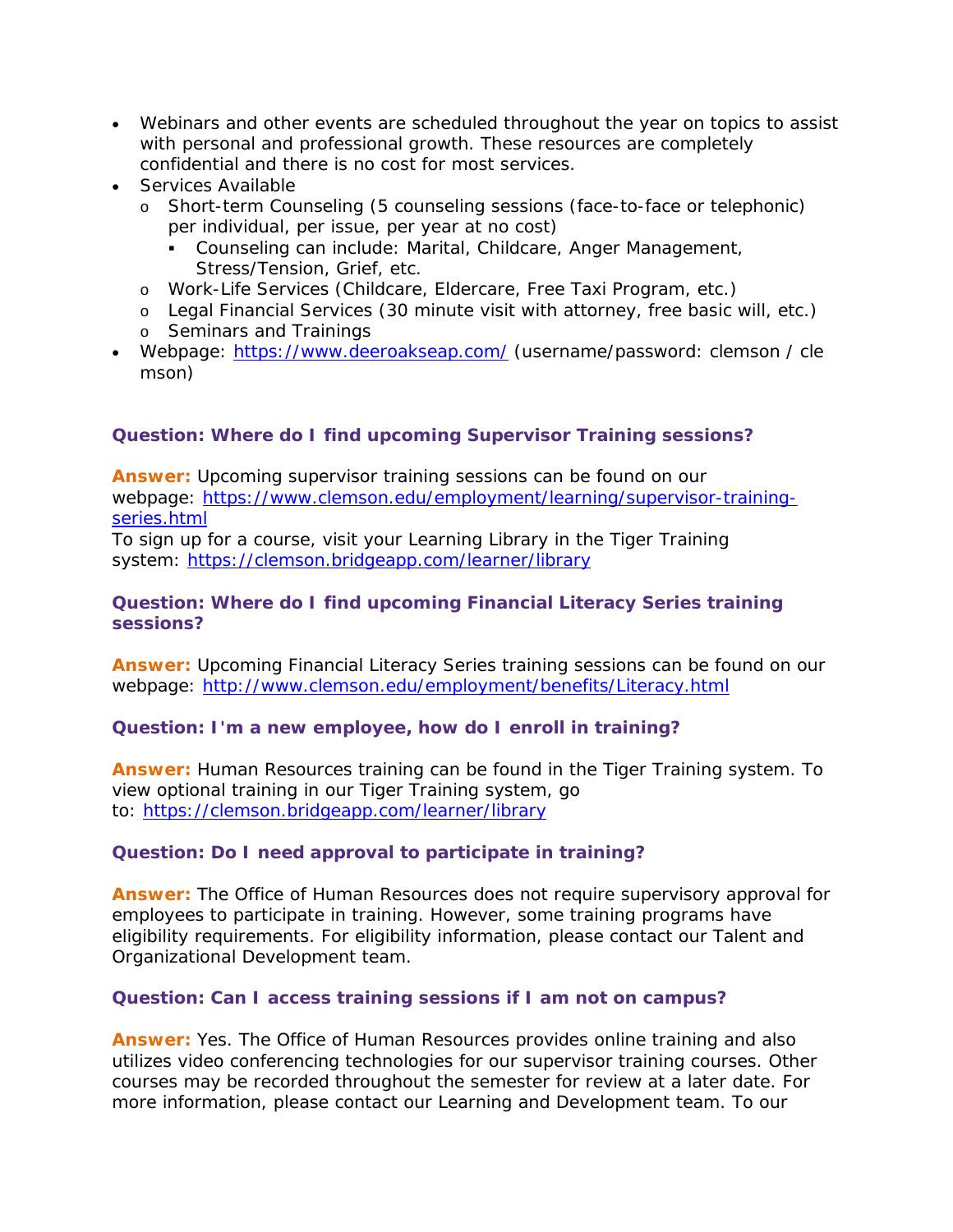training offerings, please visit our webpage: <https://www.clemson.edu/employment/learning/>

#### **Question: How do I search for online courses?**

**Answer:** Online training courses can be found in the Learning Library in the Tiger Training System: <https://clemson.bridgeapp.com/learner/library>  

#### **Question: As a supervisor, can I access my employee's training records?**

**Answer:** Yes. As a supervisor you can access your employee's training records in the Tiger Training system. To view this information, login to [http://clemson.bridgeapp.com](http://clemson.bridgeapp.com/) and click on each of your employee's names within your Tiger Training Insights dashboard. For more assistance, please contact [tigertraining@clemson.edu.](mailto:tigertraining@clemson.edu)

## **Question: Who can I contact to learn more about training and organizational development?**

**Answer:** For more information on Training and Organizational Development, please contact Ashley Strickland (864.656.2726 / [amstric@clemson.edu\)](mailto:amstric@clemson.edu). For information on our Tiger Training system, please contact [tigertraining@clemson.edu](mailto:tigertraining@clemson.edu)

## **Question: Who can I contact to learn more about the Tiger Training system?**

**Answer:** To learn more about Tiger Training, please contact [tigertraining@clemson.edu.](mailto:tigertraining@clemson.edu) Additionally, please visit our Tiger Training Information page available here: <https://www.clemson.edu/human-resources/talent-and-org-dev/tigertraining.html>

## **Question: How do I sign-up for New Employee Orientation? Answer:** To sign-up for New Employee Orientation, please login to <https://clemson.bridgeapp.com/learner/training/37233d3a/enroll> click on the session you would like to register for and then click "Register".

#### **Question: How do I access Skillport?**

**Answer:** Skillport is an free, online learning software that provides self-paced eLearning. For more information about Skillport and how to access this CCIT resource, please visit: <https://ccit.clemson.edu/training/elearning/>

## **Question: I have already completed my training assignments in Tiger Training, do I need to complete them again?**

**Answer**: In some cases, you may be required to take certain courses annually or more than once. Please contact [tigertraining@clemson.edu](mailto:tigertraining@clemson.edu) for more information about these training requirements.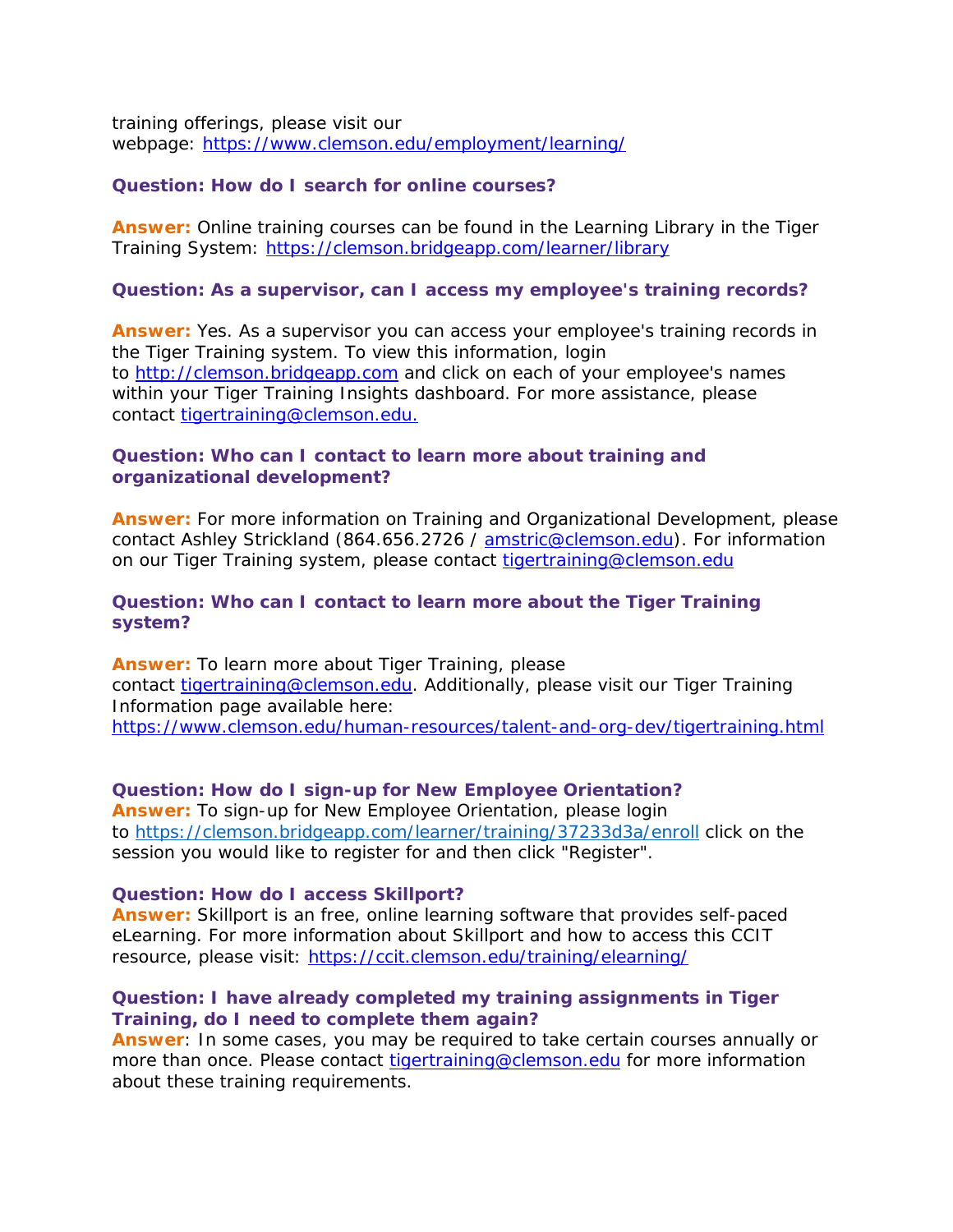# **Question: Do I have to be given permission to become an author in Tiger Training?**

**Answer:** Yes, if you would like to become an Author in the Tiger Training system, please contact tigertraining@clemson.edu, and they will assist you with access in becoming an Author in the Tiger Training system.

## **Question: I want to learn more about Tiger Training where can I do that?**

**Answer:** For training guidance from our vendor, please follow this link: [https://community.bridgeapp.com/community/faq/bridge-](https://community.bridgeapp.com/community/faq/bridge-learn%E2%80%AF)learn 

## **Question: Does Tiger Training work in all web browsers?**

**Answer:** We recommend utilizing internet browsers Chrome or Firefox, not Internet Explorer or Safari when using Tiger Training (formerly called Bridge). 

## **Question: What is Tiger Training?**

**Answer:** Tiger Training is the learning and training management system selected by Clemson University for required training.

# **Question: How do I login the Tiger Training?**

**Answer:** To login to Tiger Training, go to <https://clemson.bridgeapp.com/> and enter in your Clemson username and password in the username and password fields.

# **Question: What University-Required training courses am I required to take in the Tiger Training system?**

**Answer:** The courses you are required to complete vary, please contact [tigertraining@clemson.edu](mailto:tigertraining@clemson.edu) for list of required trainings specific to your employment type.

## **Question: I am not able to complete the course/I am stuck on a slide in this course what do I do?**

**Answer:** We recommend using Mozilla Firefox or Google Chrome to access the Tiger Training system, not Internet Explorer. If you have additional issues, please try clearing your cache on your web browser. If you have done both of these things and you are still experiencing problems, please contact [tigertraining@clemson.edu](mailto:tigertraining@clemson.edu) and they would be happy to help.

**Question: What do I do if I am receiving Tiger Training notifications but I am no longer a Clemson University employee, or this individual no longer works for me.**